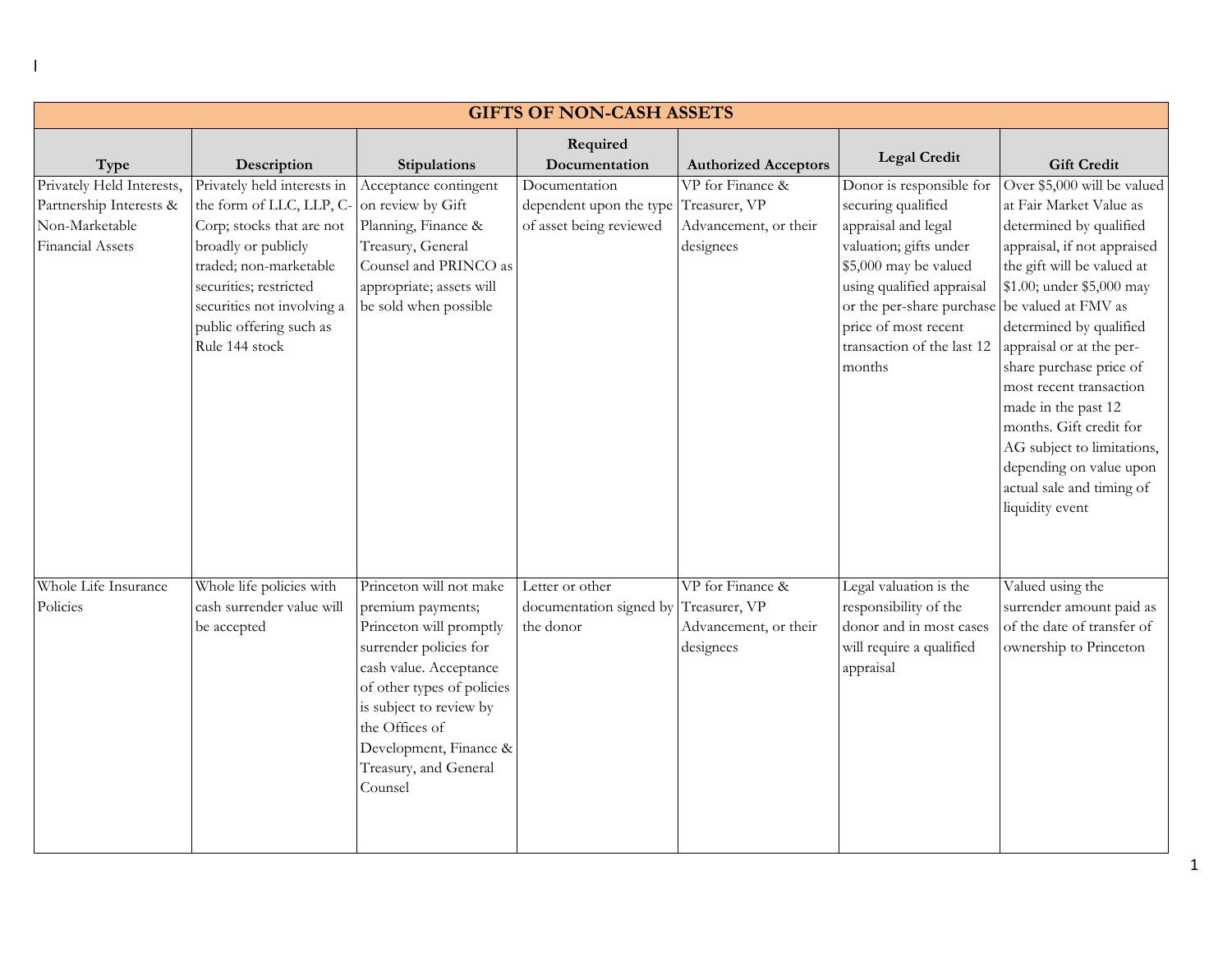| <b>GIFTS OF NON-CASH ASSETS</b>                                    |                                                                                                                                           |                                                                                                   |                                                                                                                                                                                        |                                                                                                                                                                   |                                                                                                                     |                                                                                                                                                                                                                                                                                                                                                                                              |  |
|--------------------------------------------------------------------|-------------------------------------------------------------------------------------------------------------------------------------------|---------------------------------------------------------------------------------------------------|----------------------------------------------------------------------------------------------------------------------------------------------------------------------------------------|-------------------------------------------------------------------------------------------------------------------------------------------------------------------|---------------------------------------------------------------------------------------------------------------------|----------------------------------------------------------------------------------------------------------------------------------------------------------------------------------------------------------------------------------------------------------------------------------------------------------------------------------------------------------------------------------------------|--|
| Type                                                               | Description                                                                                                                               | Stipulations                                                                                      | Required<br>Documentation                                                                                                                                                              | <b>Authorized Acceptors</b>                                                                                                                                       | Valuation                                                                                                           | <b>Gift Credit</b>                                                                                                                                                                                                                                                                                                                                                                           |  |
| Tangible Gifts of Art                                              | Donated personal<br>property that has tangible<br>value to the University<br>such as paintings,<br>pottery, and sculptures                | Acceptance contingent<br>upon Art Museum desire<br>to accession into the<br>University collection | Deed of gift signed by<br>authorized University<br>official                                                                                                                            | Director of Art Museum,<br>VP for Finance &<br>Treasurer, VP<br>Advancement, or their<br>designees                                                                | Legal valuation is the<br>responsibility of the<br>donor and in most cases<br>will require a qualified<br>appraisal | Valued at Fair Market<br>Value as determined by a<br>qualified appraisal paid for<br>by the donor, otherwise<br>valued at \$1.00; or value<br>on IRS Form 706 or 8283                                                                                                                                                                                                                        |  |
| Tangible Gifts to the<br>Library                                   | Donated personal<br>property that has tangible<br>value to the University<br>such as books, letters,<br>and maps                          | Acceptance contingent<br>upon Library desire to<br>accession into the<br>University collection    | Deed or gift agreement<br>signed by an authorized<br>University official or a<br>listing of items accepted<br>by the Library is<br>approved by an<br>authorized University<br>official | University Librarian                                                                                                                                              | Legal valuation is the<br>responsibility of the<br>donor and in most cases<br>will require a qualified<br>appraisal | Valued at Fair Market<br>Value as determined by a<br>qualified appraisal paid for<br>by the donor, otherwise<br>valued at \$1.00; or value<br>on IRS Form 706 or 8283                                                                                                                                                                                                                        |  |
| Other Tangible Personal<br>Property (Non-Library<br>or Art Museum) | Donated personal<br>property that has tangible<br>value to the University<br>such as equipment,<br>furnishings, software and<br>licensing | Acceptance contingent<br>upon departmental desire<br>to acquire the asset for<br>the University   | Deed, letter or other<br>documentation signed by<br>the donor and an<br>authorized University<br>official to transfer<br>ownership                                                     | VP for Finance &<br>Treasurer, VP<br>Advancement, Dean for<br>Research, Director of<br>Corporate Engagement<br>and Foundation<br>Relations, or their<br>designees | Legal valuation is the<br>responsibility of the<br>donor and in most cases<br>will require a qualified<br>appraisal | Valued at Fair Market<br>Value as determined by<br>qualified appraisal paid for<br>by the donor, otherwise<br>valued at \$1.00; corporate<br>gifts-in-kind of software<br>or hardware valued at the<br>educational discount<br>purchase price; Other<br>equipment valued in<br>excess of \$25,000 will be<br>valued at the projected<br>purchase price to<br>Princeton, less any<br>discount |  |